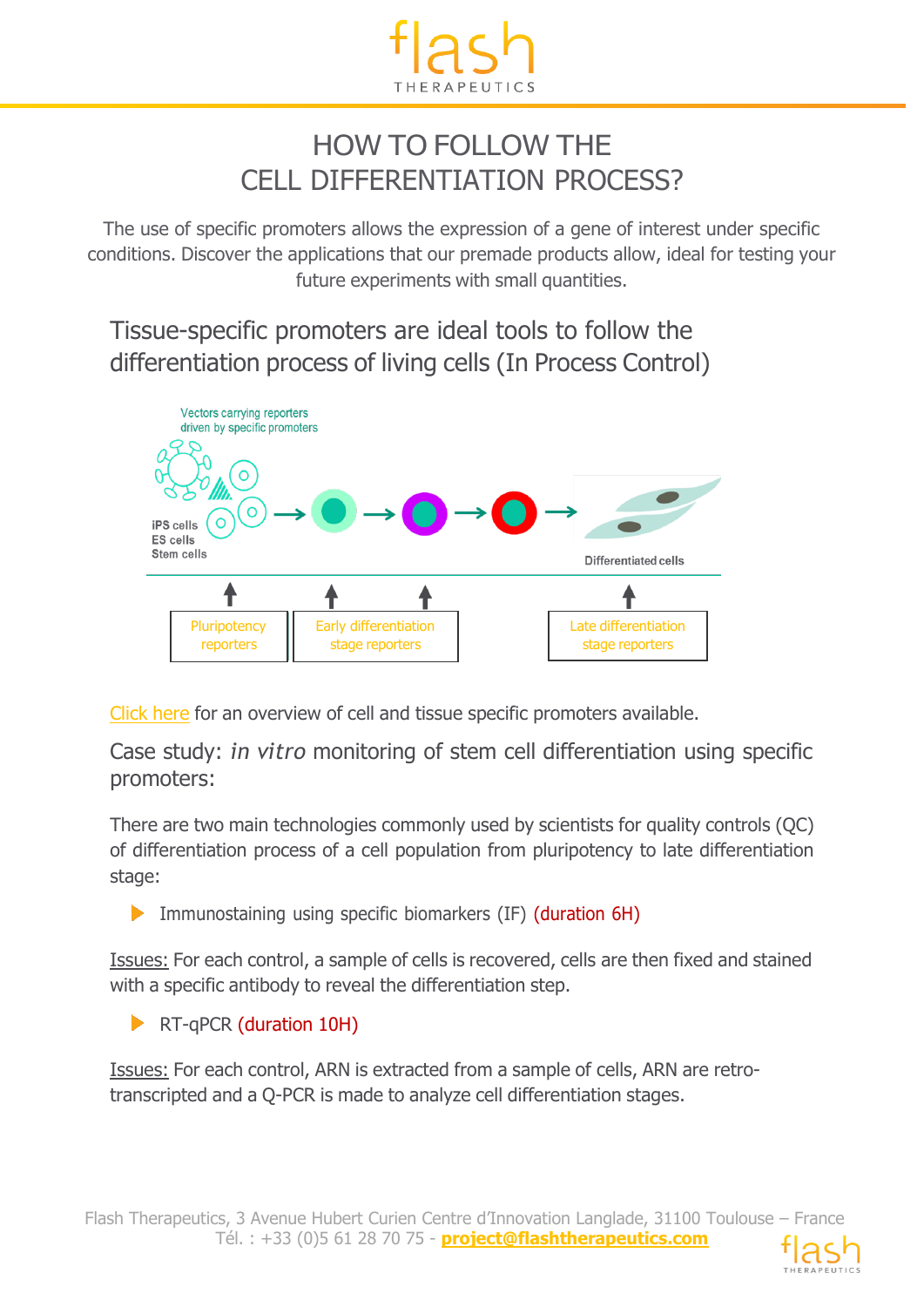

 Our solution: lentiviral vectors with fluorescent protein under specific promoter (duration 30min)

Benefits: In-Process Control (on living cells), one transduction only, time saving tool, no recovery nor fixation of cells.

Example of hepatocytes differentiation monitoring from pluripotency to mature hepatocytes with Vectalys products:



With these two products from Vectalys you can track cells differentiation step from hES to mature hepatic cells. In this case, cells will be fluorescent only when the differentiation stage you are monitoring is achieved (mature hepatic cells).

Benefits of lentiviral vectors :

- $\blacktriangleright$  No fixation of cells
- One transduction only
- Duration  $\sim$  30min
- In-Process Control
- $\triangleright$  On living cells

Proof of concept:



Flash Therapeutics, 3 Avenue Hubert Curien Centre d'Innovation Langlade, 31100 Toulouse – France Tél. : +33 (0)5 61 28 70 75 - **project@flashtherapeutics.com**



**Adipocytes marker**